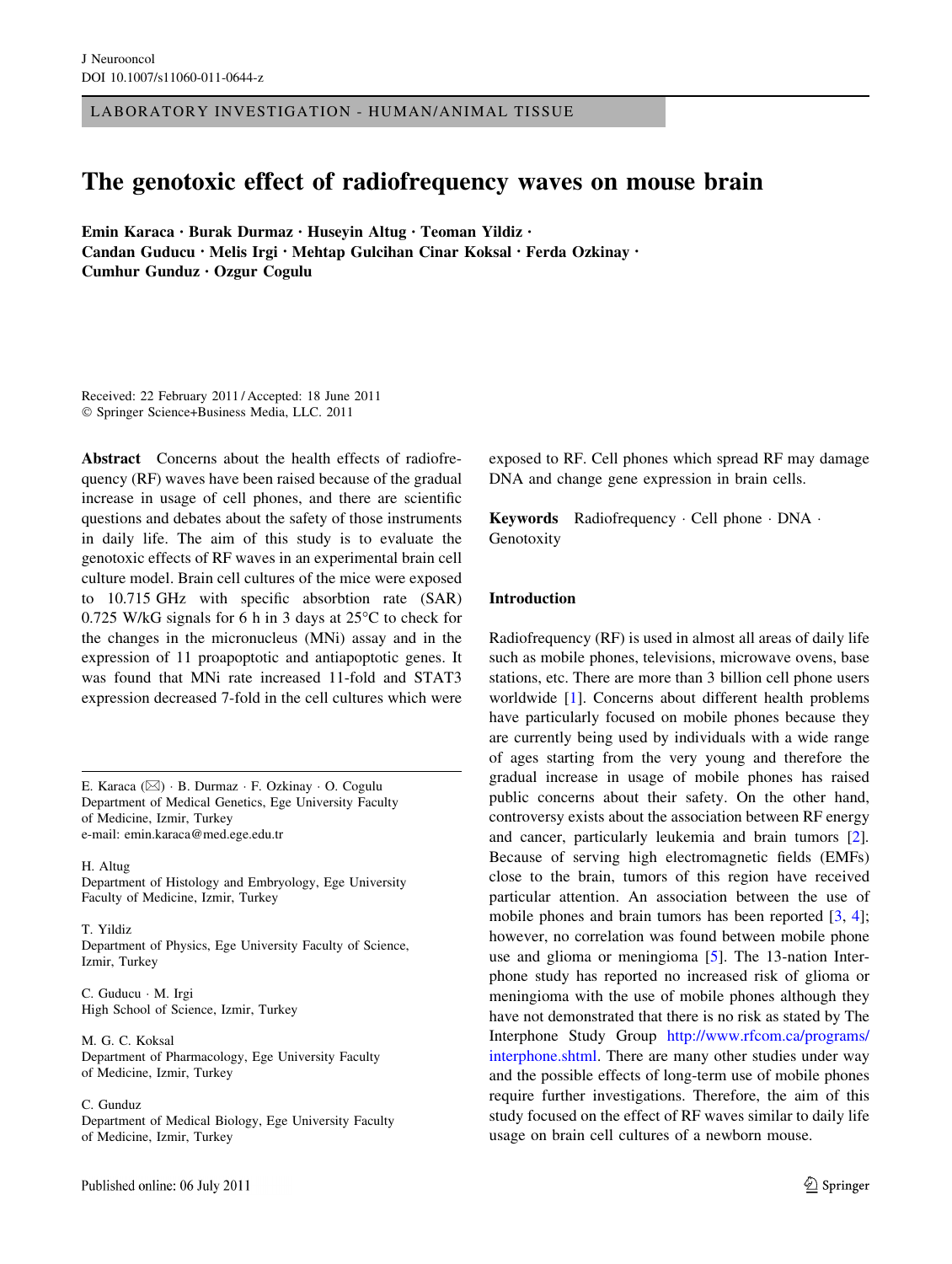#### Materials and methods

# Cell culture

Brain tissue was extracted from a 3-day-old prepubertal male Wistar albino mouse. The mouse was anesthetized with pentobarbital and decapitated. The brain was immediately removed and cut into small pieces mechanically and cultured in a  $25$ -cm<sup>2</sup> polystyrene flask (main culture flask) containing bio-amf medium with 10% supplement, 1% L-glutamine, 1% penicillin–streptomycin for 14 days at  $37^{\circ}$ C and  $5\%$  CO<sub>2</sub> in an incubator. The cultures were re-fed with fresh medium once a week and the cell culture in the main flask was passaged four times to prevent confluency. Six Petri dishes were prepared at the end of 3 weeks. All Petri dishes were placed in a monitored room at 25°C. Three of them were in a RF field and the other three were outside the field in the same room. The absence of any interference between the control group cell culture and microwave source was confirmed by using a dipole receiver. RF exposure conditions are explained below. At the end of the exposure, the samples were simultaneously removed and processed for cell viability, micronucleus assay and total mRNA. For this purpose, all Petri dishes were trypsinized and cells were plated in  $MEM + 10\%$  FCS on two 6-well plate at a density of  $10^6$  cells/ml. One contained the study group which included 3 wells with the RF-exposed cells, and the other contained a control group of 3 wells with the cells without RF exposure. The viability was tested by trypan blue exclusion test of cell viability protocol.

## The definition of cell types

In order to reveal the types of the cultured cells, they were first embedded in paraffin blocks, than these were cut in 5-um-thick hematoxylin eosin (HE) stained for light microscopy (Fig. 1). Screen shots were taken within selected non-overlapping areas with a Camedia Digital camera.

#### Microwave equipment and RF signal exposure

A microwave source was used to evaluate the effect of RF/ microwave radiation on mouse brain cell cultures. The exposure system was established in an empty testing room without any other device which might deliver a magnetic field. Electromagnetic radiation originating from the field of the study room from electrical supplies was 0.021 W/kg. Magnetic field experiments were performed by Microwave Equipment which has three major components (Fig. [2](#page-2-0)). It consisted of a 2.8-cm Microwave Transmitter (C051- 044.672), a 2.8-cm Microwave Receiver (C052-045.674) and a 12-V DC Power Supply (all UNILAB, Blackburn,



Fig. 1 Micrographs of 3-day-old primary cultures of primordial neurons from neonatal mouse brain with hematoxylin eosin staining

UK). The signal was used at 10.715 GHz oscillator frequency with 8.0-mW power output  $[6, 7]$  $[6, 7]$  $[6, 7]$ . The beam width of the microwave was 6 cm and the exposure per  $cm<sup>2</sup>$  over the sample was 0.84 mW/cm<sup>2</sup>. The average SAR was 0.725 W/kg. The SAR value of electromagnetic radiation was determined by using semcad-x package computer program. The SAR value chosen in our experiments corresponds to the value of those in mobile phone systems (Fig. [3\)](#page-3-0). The exposure system was turned on continuously for 6 h per day and continued for 3 days. The temperature of the room was kept steady at  $25^{\circ}$ C to provide an appropriate cooling system, and the inside temperature of the Petri dishes was monitored.

#### RNA processing and microarray

Apoptosis was evaluated by using Cell Death Detection ELISA Plus Kit (Roche Applied Science, Mannheim, Germany) according to the manual instructions. Expression levels of apoptosis-specific genes were carried out by oligoarray method (SuperArray, Frederick, MD, USA). The OligoGEArray Human Apoptosis microarray profiles the expression of 11 genes which have proapoptotic and antiapoptotic effects. This array includes Bcl-2, Bcl-211, Bax, Bcl-212, caspase 3, Tert, FasL, TNF, NF-kb1, Tp53 and STAT3 genes.

Briefly, total RNA of 3 µg was prepared from brain culture samples in 6-well plates using an Array Grade Total RNA isolation kit (SuperArray). The integrity and quality of isolated RNA was determined by spectrophotometer (NanoDrop products, Wilmington, DE, USA). cDNA was labeled from total RNA with Biotin 16-dUTP and the GEArray TM Amp Labeling-LPR Kit (SuperArray) according to the manufacturer's instructions. The biotinlabeled cDNA was then added to the membrane and hybridized overnight to Human Apoptosis OligoGEArray as stated by the manufacturer. Signal detection was achieved by exposure to CDP-Star alkaline phosphatase chemiluminescent substrate (SuperArray). Images were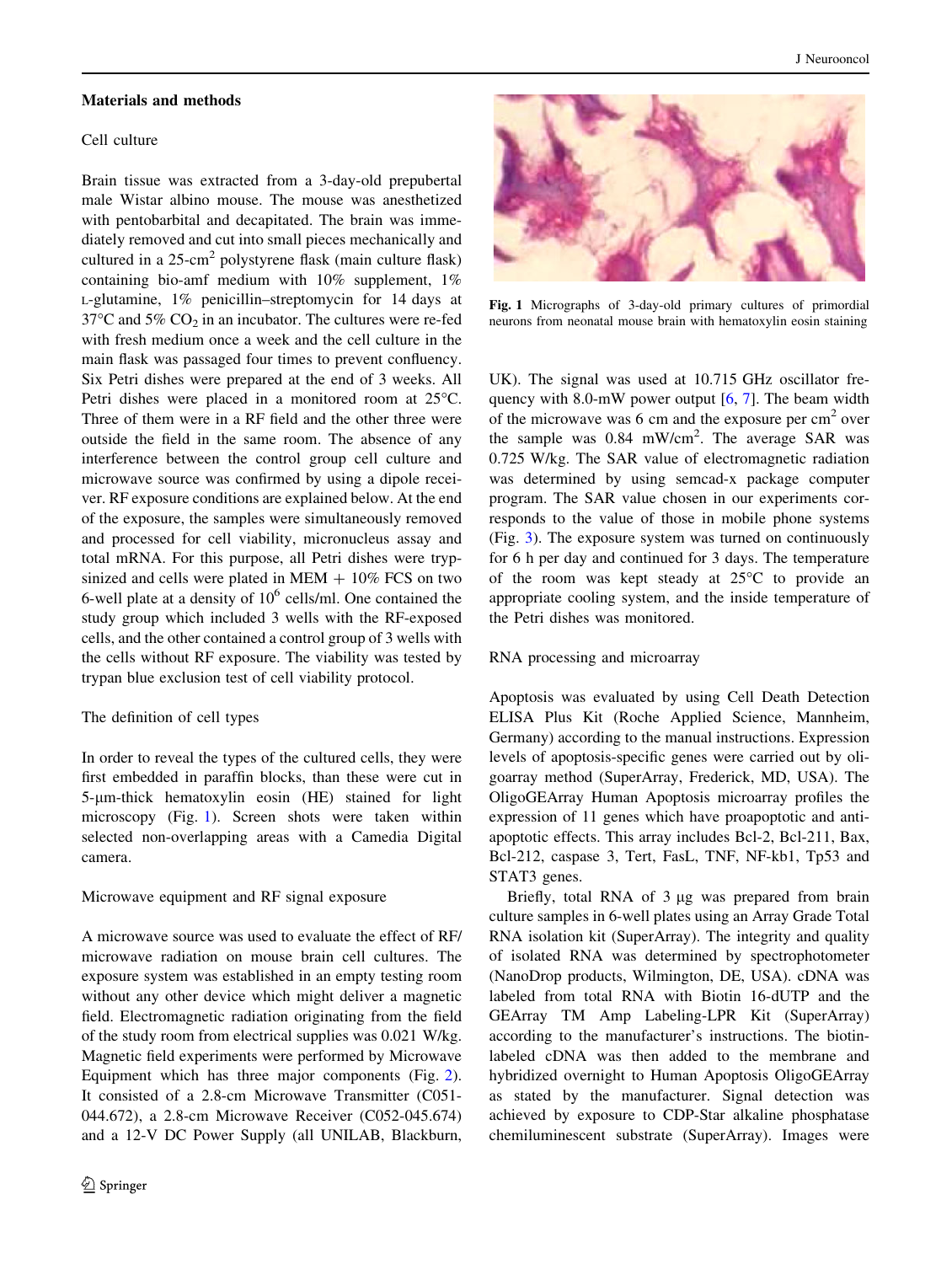<span id="page-2-0"></span>

MICROWAVE EQUIPMENT SETUP

Fig. 2 Schematic representation of the experimental system

processed using Kodak Gel Logic 1500 Imaging System and analyzed with the GEArray Analyser Software.

#### Micronucleus assay

In order to determine the genotoxicity of RF, we performed micronucleus formation assay. Micronuclei (MN) were observed using cytochalasin B (Cyt-B) by the method of Fenech and Morley [\[8](#page-5-0)].

Cyt-B  $(6 \mu g/mL)$  was added into the mouse brain culture Petri dishes at the end of 5 days, incubated for the last 28 h of incubation and then cultures were harvested. The cultures were centrifuged at 1,100 rpm for 10 min. After the supernatant was removed, 5 ml of prewarmed hypotonic solution (0.5% KCl) was added to the pellet and incubated for  $23$  min at  $37^{\circ}$ C. The cultures were centrifuged at 1,100 rpm for 10 min and the supernatant was removed for methanol/glacial acetic acid (3:1v/v) fixation. Slides were prepared after three fixative changes and left for staining with 5% Giemsa for 1 h (Fig. [4\)](#page-3-0).

The frequency of MNi in 1,000 cells and the proportion of apoptotic and necrotic cells were recorded. The micronucleated cell rate is the number of micronucleated cells scored per 1,000 observed binucleated lymphocytes.

All the slides were scored by the same person who did not know the type of the cells whether exposed to RF or not.

#### Statistical analysis

The comparison of the variation factors distribution in each group was performed by the  $\chi^2$  test.

# **Results**

The inside temperature of the cell culture Petri dishes was  $25^{\circ}$ C at the beginning of the experiment and it did not show any change throughout the experiment period. The mean number of MNi in 1,000 cells was  $92.7 \pm 7.3$  in the cell cultures which were exposed to RF and  $8.3 \pm 1.5$  in the control cell cultures ( $P \lt 0.05$ ). The proportion of apoptotic cells increased two times compared to the control group (Study group: 36/1,000; Control group: 18/1,000;  $P < 0.05$ ). The results were confirmed by using Cell Death Detection ELISA Plus Kit. The mean number of cells undergoing necrosis in the group exposed to RF was 5, while it was 1 in 1,000 in the control cultures ( $P < 0.05$ ).

Among the genes which have important roles in the apoptotic and anti-apoptotic pathways and cancer, only the expression of STAT3 was found to be decreased, by sevenfold, compared to the control cultures ( $P < 0.05$ ). No statistical difference was found regarding the expressions of the other 11 genes between the study and control groups. The mean values of MNi and the expression levels of the genes studied in both study and control groups are summarized in Table [1](#page-3-0) and Fig. [5](#page-4-0).

## **Discussion**

In this study, we tried to provide information about the hazardous effects of RF particularly on the brain by using mouse brain cell cultures, although these results do not necessarily reflect the human brain status. The EMF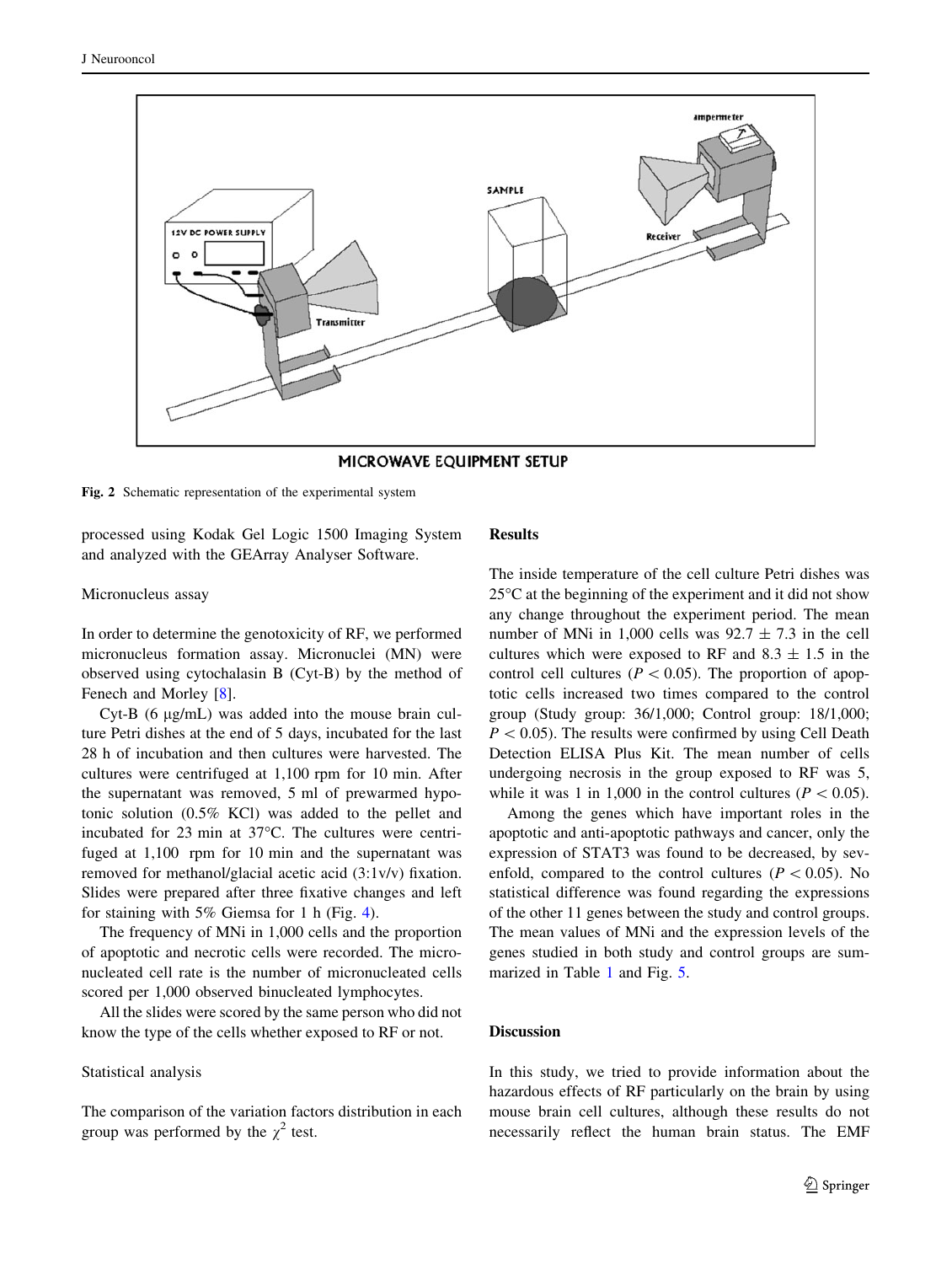<span id="page-3-0"></span>

Fig. 3 Overview of the electromagnetic spectrum and electromagnetic source in the present study (Reprinted from Louis E. Keiner, Coastal Carolina University) ([http://en.wikipedia.org/wiki/Electromagnetic\\_](https://ssl.haifa.ac.il/wiki/,DanaInfo=.aeoBzmpowmmslL15v+Electromagnetic_spectrum) [spectrum](https://ssl.haifa.ac.il/wiki/,DanaInfo=.aeoBzmpowmmslL15v+Electromagnetic_spectrum)) .\*EM source in the present study



Fig. 4 Cells after radiofrequency exposure

Table 1 Mean values of MNi frequency and necrosis of study and control group

|                 | Mean $\pm$ SD  |               |        |
|-----------------|----------------|---------------|--------|
|                 | Study group    | Controls      |        |
| MNi frequency   | $92.7 \pm 6.8$ | $8.3 \pm 1.5$ | < 0.05 |
| <b>Necrosis</b> | $5.0 \pm 1.0$  | $1.0 \pm 1.0$ | < 0.05 |
| Apoptosis       | $36 \pm 5.29$  | $18 \pm 2.0$  | < 0.05 |

originating from cell phones are supposed to be safe because of having a lower frequency or longer wave lengths compared to ionizing radiation sources. Moreover, the literature mostly indicates that radiofrequency waves do not cause genotoxicity on human health. However, case–control studies, cell culture studies and animal studies regarding the effect of cell phone systems have caused public concern. There are also many results supporting their hazardous effects as well as negative findings in the literature [\[9–12](#page-5-0)]. Studies about the health effects of RF can be grouped as experimental cell culture studies, animal studies and studies of observations of the effects of RF in life by a number of methods, such as geographical correlation studies, studies in individuals from different occupations exposed to RF energy and studies of mobile phone users [\[2](#page-5-0)]. Laboratory studies have been reported to be critical for risk evaluation since the epidemiological studies lack a strong relationship between RF energy and cancer [\[13](#page-5-0)]. Gene expressions and micronucleus tests which show DNA damage were mostly performed in those studies. Because there is methodological standardization problem for the assessment of RF energy hazards on human health, and in vitro studies on cells and animals provide valuable data in supplementing epidemiological evidence about human disease, a brain cell culture system was used in this study. DNA damage has been found to be increased by 10 times compared to the control cell cultures which were not exposed to RF waves. The influences of RF on biological systems have been assessed in a number of different ways including animal studies and cell cultures; however, very few studies have been reported that have investigated the effects of RF on brain cell cultures [[14,](#page-5-0) [15](#page-5-0)], and no study which assesses the rate of DNA damage by micronucleus assay has been performed. In the literature, DNA damage was shown in rat granulose cells after exposure to intermittent radiofrequency electromagnetic fields [\[16](#page-5-0)]. Lai and Singh have reported a similar damage in brain cells of rats exposed for 2 h to a 2,450-MHz field at 0.6–1.2 W/kg [\[17](#page-5-0)]. Yang et al. [[18\]](#page-5-0) have shown that the EMF of high voltage power lines enhances susceptibility to leukemia. Therefore, the results of our study support the findings of those previous studies.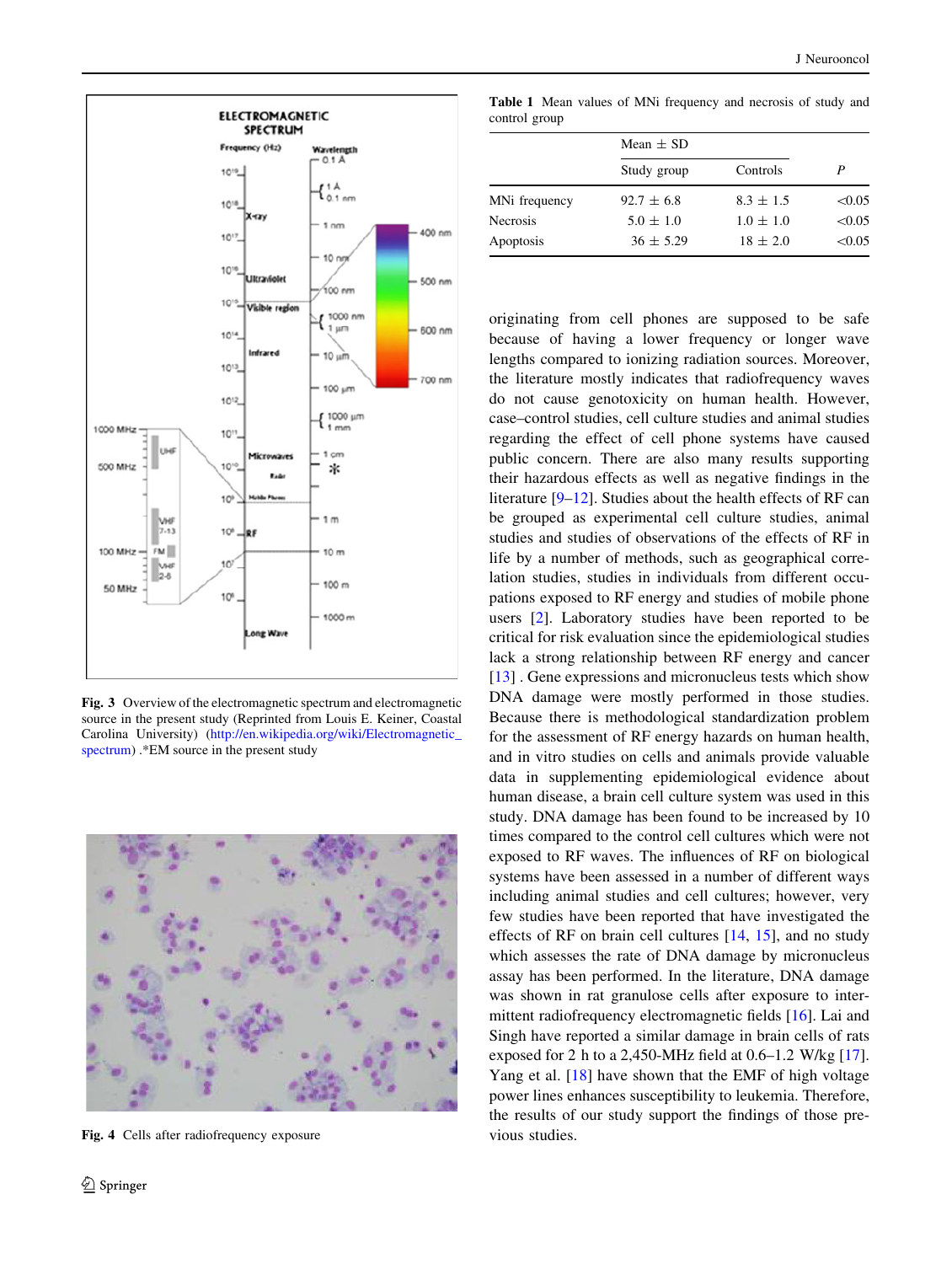<span id="page-4-0"></span>

Fig. 5 For relative quantification, GADPH (A12, D12) was used as housekeeping gene. D Control group, A Study group. \*STAT3 expression decreased sevenfold in the study group

Hazardous effects of mobile phones have been attributed to thermal (heat) and nonthermal effects (oscillatory similitude) [\[18](#page-5-0)]. While thermal effects have been well established, there is a lack of sufficient information concerning nonthermal effects. Cell phones have been reported to break DNA or to modulate it structurally in an experimental model [\[19](#page-5-0)]. In view of the fact that DNA alteration can also occur without any DNA damage, we also evaluated the expression of particular genes which play important roles in the malign transformation of the cell. Among those genes, interestingly only STAT3 showed down-regulation in the cell cultures exposed to RF, and the expression of other genes did not change compared to control cultures. It has been found that apoptotic or cell death pathways were dysregulated in primary neuron cultures [\[20](#page-5-0), [21](#page-5-0)]. The risk of developing glioma or acustic neuroma doubles as a result of long-term cell phone usage [\[19](#page-5-0)]. Lagalla et al. have shown that 2-h exposure to magnetic fields (0.5 T) and radiofrequency caused an increase in the spontaneous release of a number of cytokines including IL2, IL4, IL10, TNF alpha and INF gamma [\[22](#page-5-0)]. Interestingly, Hao et al. have reported evidence that EMF exposure can initiate the activation of microglia cells and STAT3 signaling is involved in EMF-induced microglial activation [\[23](#page-5-0)]. It is well known that STAT3 plays a critical role in the development of many cancers. Downregulation of STAT3 in our study is inconsistent with those reported in the findings of Hao et al. and cannot explain the initiation and progression of central nervous system (CNS) insult to any extent. Although it has anti-apoptotic and proliferative effects which are associated with a number of human cancers, de la Iglesia et al. have recently reported that it also plays opposing roles in glial transformation depending on the genetic background of the tumor [\[24](#page-5-0)]. They found that STAT3 also shows tumor suppressive activity linked to PTEN function. For that reason, it may be speculated that inhibition of STAT3 activity due to RF waves may lead to the contribution of hazardous effects of mobile phones. It has also been shown that in vitro exposure to RF signals induces reversible DNA damage which could explain why cancer does not necessarily occur in all mobile phone users [\[25](#page-5-0)].

One of the greatest obstacles about the evaluation of the studies is RF energy exposure assessment because of different types of usages [\[26](#page-5-0)]. On the other hand, harmful effects of cell phones depend on a number of factors such as type of phone, side of the head which is exposed to the phone, the power output of the phone, and the distance between the head and the phone. Therefore, studies about the effects of mobile phones have a standardization problem which causes conflicting results [\[19](#page-5-0)]. The overall conclusion after all the studies about the safety of RF energy can be summarized as not having an increased risk of any brain tumor within approximately 10 years of phone use [\[26](#page-5-0)].

The limitation of our study is that this experiment may not be directly applicable to the use of cell phones because there is a significant depth of penetration of the microwave into the body tissues. In other words, in vitro conditions may not directly represent in vivo conditions. The thickness of adult human skin varies from 1.3 mm on the scalp to 4 mm on the back [[27\]](#page-5-0). The penetration varies according to the frequency of microwaves and the previous studies showed that microwaves penetrate  $< 0.8$  mm deep so that the energy will be absorbed within the skin [[28,](#page-5-0) [29](#page-5-0), [30](#page-5-0)]. Therefore, the depth of penetration into the body's tissues